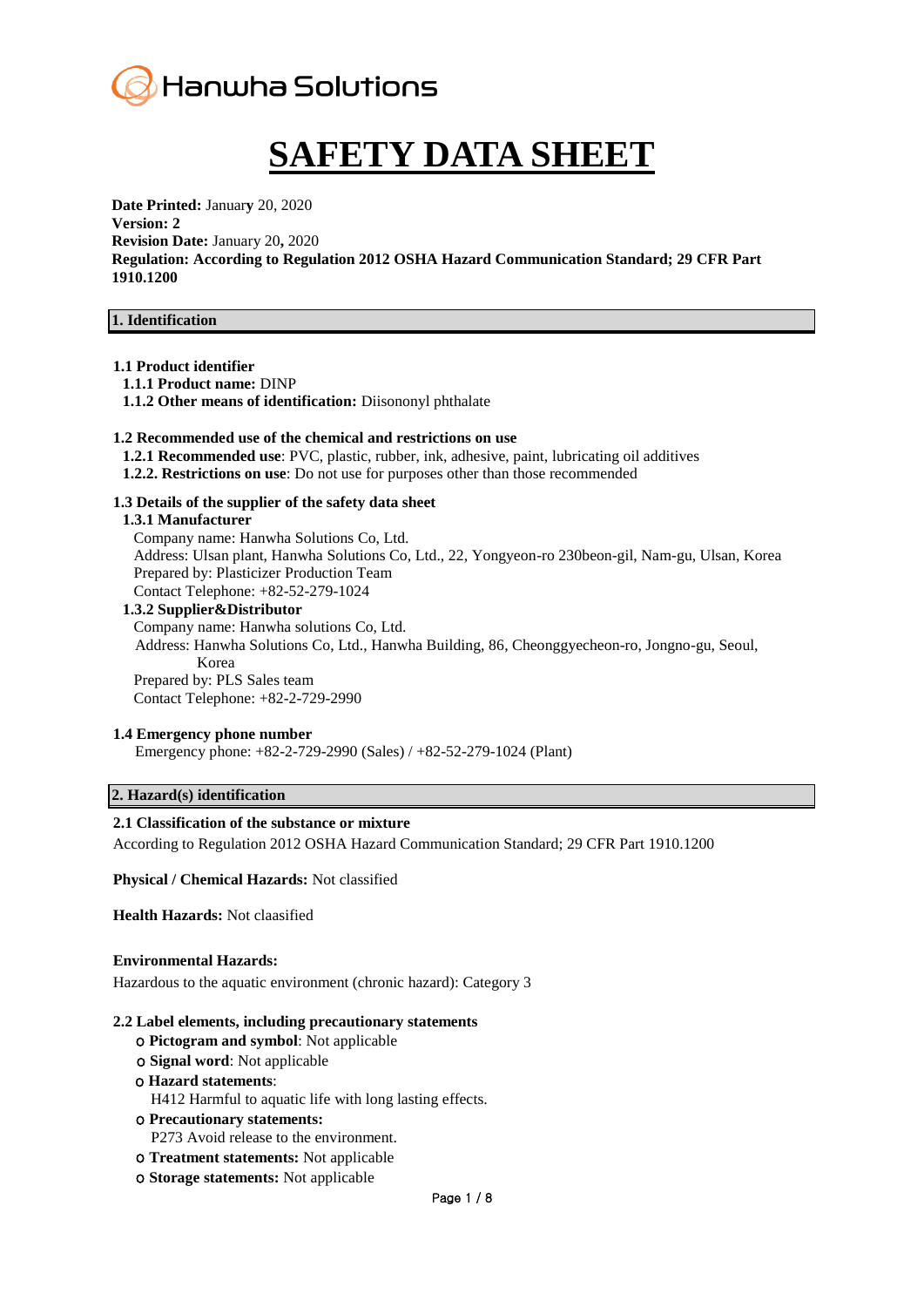# Hanwha Solutions

# ο **Waste statements:**

P501: Dispose the contents/container in accordance with local/regional/national/international regulations.

# **2.3 Other hazard information not included in hazard classification (NFPA)**



ο **Health:** 1 ο **Flammability:** 1 ο **Reactivity:** 0

ο **Specific hazard:** -

| 3. Composition/information on ingredients |                      |                                                      |            |             |  |  |
|-------------------------------------------|----------------------|------------------------------------------------------|------------|-------------|--|--|
|                                           | Component            | Common name and<br>synonyms                          | CAS No.    | Conc. $/$ % |  |  |
|                                           | Diisononyl phthalate | $ 1,2$ -Benzenedicarboxylic acid<br>diisononyl ester | 68515-48-0 | 100         |  |  |

# **4. First-aid measures**

# **4.1 Description of first aid measures**

# **Eye contact**

- Get immediate medical advice/attention.

# **Skin contact**

- Get immediate medical advice/attention.
- Remove/Take off immediately all contaminated clothing. Isolate the contaminated area.

# **Inhalation**

- Move victim to fresh air.
- Give artificial respiration if victim is not breathing.
- Administer oxygen if breathing is difficult.

#### **Ingestion**

- Get immediate medical advice/attention.

# **4.2 Most important symptoms and effects, both acute and delayed:**

- None known

# **4.3 Indication of immediate medical attention and notes for physician**

- Ensure that medical personnel are aware of the material involved and take precautions to protect themselves.

#### **5. Fire-fighting measures`**

# **5.1 Extinguishing media**

**ο Suitable extinguishing media:** Dry chemical powder, CO<sub>2</sub>, regular foam ο **Unsuitable extinguishing media**: Not available

# **5.2 Specific hazards arising from the chemical**

- Thermal decomposition products: Irritating, corrosive and/or toxic gas
- Some of these materials may burn, but none ignite readily.
- Containers may explode when heated.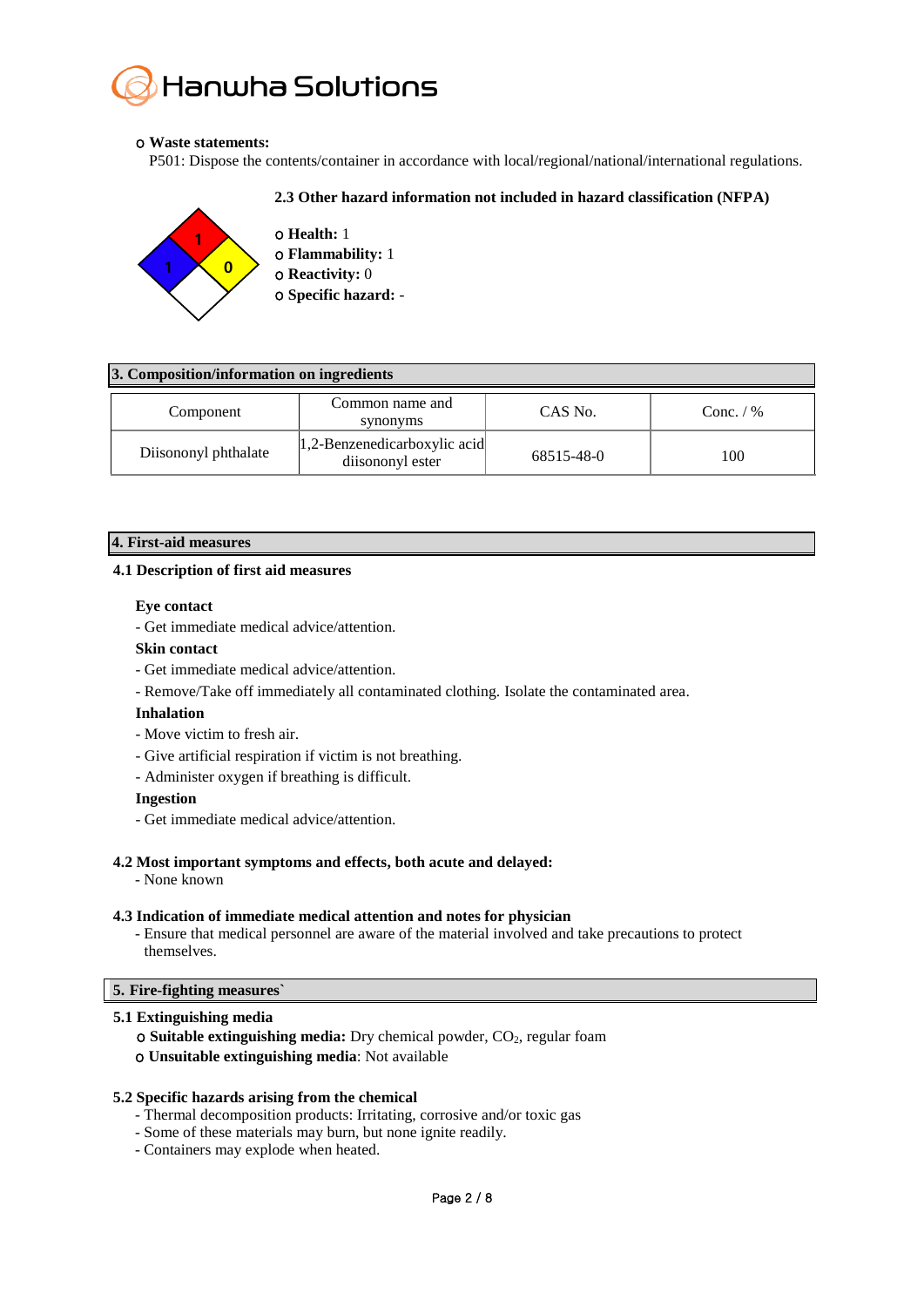

# **5.3 Special protective equipment and precautions for fire-fighters**

- Wear full protective firefighting gear including self-contained breathing apparatus (SCBA) for protection against possible exposure.
- The fire suppression is not fully protectable from the hazard.
- Move containers from fire area if you can do it without risk.

# **6. Accidental release measures**

#### **6.1 Personal precautions, protective equipment and emergency procedures**

- Clean up spills immediately, observing precautions in Protective Equipment section.
- Move containers from fire area if you can do it without risk.
- Do not touch or walk through spilled material.
- Please note that materials and conditions to avoid.

#### **6.2 Environmental precautions**

- Do not emit to the environment.
- Prevent entry into waterways, sewers, basements or confined areas.

#### **6.3 Methods and materials for containment and cleaning up**

- Absorb spills with inert material (e.g., dry sand or earth), then place in a chemical waste container.
- Absorb the liquid and scrub the area with detergent and water.
- With clean shovel place material into clean, dry container and cover loosely; move containers from spill area.
- Small Spill; Take up with sand or other non-combustible absorbent material and place into containers for later disposal.
- Large Spill; Dike far ahead of liquid spill for later disposal.

# **7. Handling and storage**

# **7.1 Precautions for safe handling**

- Follow all SDS/label precautions even after container is emptied because they may retain product residues.
- Be careful to high temperature.
- Please work with reference to engineering controls and personal protective equipment.
- Please note that materials and conditions to avoid.

# **7.2 Conditions for safe storage, including any incompatibilities**

- Store in a well-ventilated place. Keep container tightly closed.
- Empty drums should be completely drained, properly bunged, and promptly returned to a drum reconditioner, or properly disposed of.

#### **8. Exposure controls/personal protection**

#### **8.1 Occupational Exposure limits**

- ο **ACGIH regulation**: Not available
- ο **Biological exposure index**: Not available
- ο **OSHA regulation**: Not available

Not available

ο **NIOSH regulation**: Not available

# ο **EU regulation**:

- Croatia: TWA =  $5 \text{ mg/m}^3$
- Denmark: TWA=  $3 \text{ mg/m}^3$
- United Kingdom: TWA=  $5 \text{ mg/m}^3$

# ο **Other**: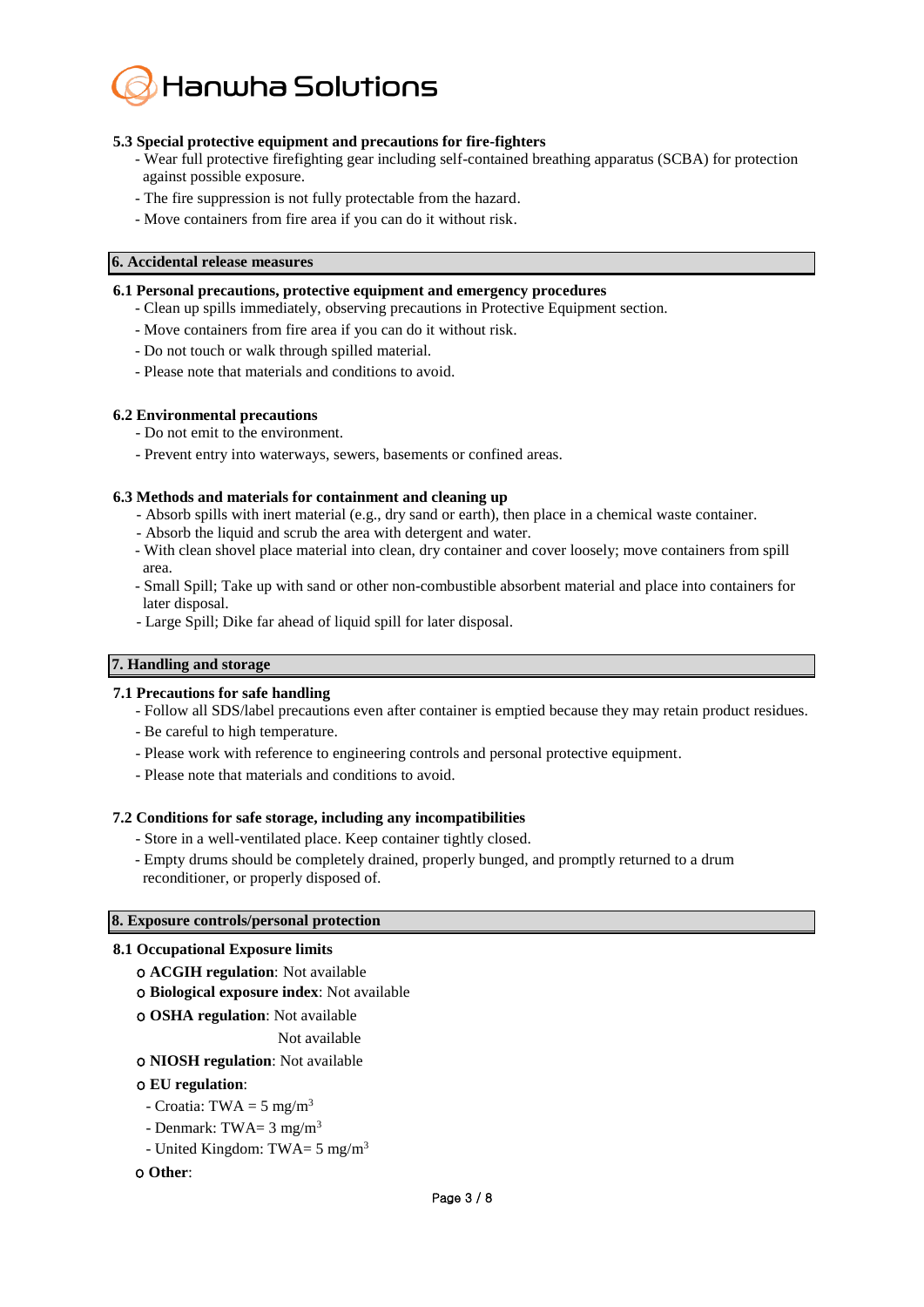

- New Zealand: TWA=  $5 \text{ mg/m}^3$
- Kenya: TWA= 5 mg/m3
- South Africa: TWA= 5 mg/m<sup>3</sup>

# **8.2 Exposure controls**

# **Appropriate engineering controls**

- Provide local exhaust ventilation system or other engineering controls to keep the airborne concentrations of vapors below their respective threshold limit value.

# **Individual protection measures, such as personal protective equipment**

#### **Respiratory protection**

- In the United States of America, if respirators are used, a program should be instituted to assure compliance with OSHA Standard 63 FR 1152, January 8, 1998.

# **Eye protection**

- Wear safety glasses with side shields (or goggles) and a face shield.
- An eye wash unit and safety shower station should be available nearby work place.

#### **Hand protection**

- Wear chemical-resistant gloves for the risk of exposure.
- Dispose of contaminated gloves after use in accordance with applicable laws and good laboratory practices. **Body protection**
- Wear chemical-resistant footwear and protective clothing appropriate for the risk of exposure.

# **9. Physical and chemical properties**

# **9.1 Information on basic physical and chemical properties**

| Appearance                                           |                                         |  |  |
|------------------------------------------------------|-----------------------------------------|--|--|
| Description :                                        | Liquid                                  |  |  |
| Color:                                               | Colourless                              |  |  |
| Odor:                                                | Not available                           |  |  |
| Odor threshold :                                     | Not available                           |  |  |
| pH:                                                  | $6 - 7$                                 |  |  |
| <b>Melting point/freezing point:</b>                 | $-48^{\circ}$ C                         |  |  |
| Initial boiling point and boiling range :            | $244 - 252$ °C(6.6hPa)                  |  |  |
| <b>Flash point:</b>                                  | 224 °C (Cleveland Open Cup)             |  |  |
| <b>Evaporation rate:</b>                             | Not available                           |  |  |
| <b>Flammability (liquid):</b>                        | Not available                           |  |  |
| <b>Upper/lower flammability or explosive limits:</b> | Not available                           |  |  |
| Vapor pressure :                                     | 0.0001 kPa (<0.001 hPa at 38 °C)        |  |  |
| Vapor density:                                       | $10(>10 (공7=1))$                        |  |  |
| <b>Relative density</b>                              | 0.974 (ca. 0.974g/m3 at $20^{\circ}$ C) |  |  |
| Solubility:                                          | $(<.1$ vol% at 20°C)                    |  |  |
| Partition coefficient: n-octanol/water :             | Not available                           |  |  |
| Auto-ignition temperature :                          | 260 ℃ (ca. 260 ℃ at 1013 .25 hPa)       |  |  |
| <b>Decomposition temperature</b>                     | Not available                           |  |  |
| Viscosity:                                           | 102 cSt (at 20 $°C$ )                   |  |  |

"NOTE: The physical data presented above are typical values and should not be construed as a specification"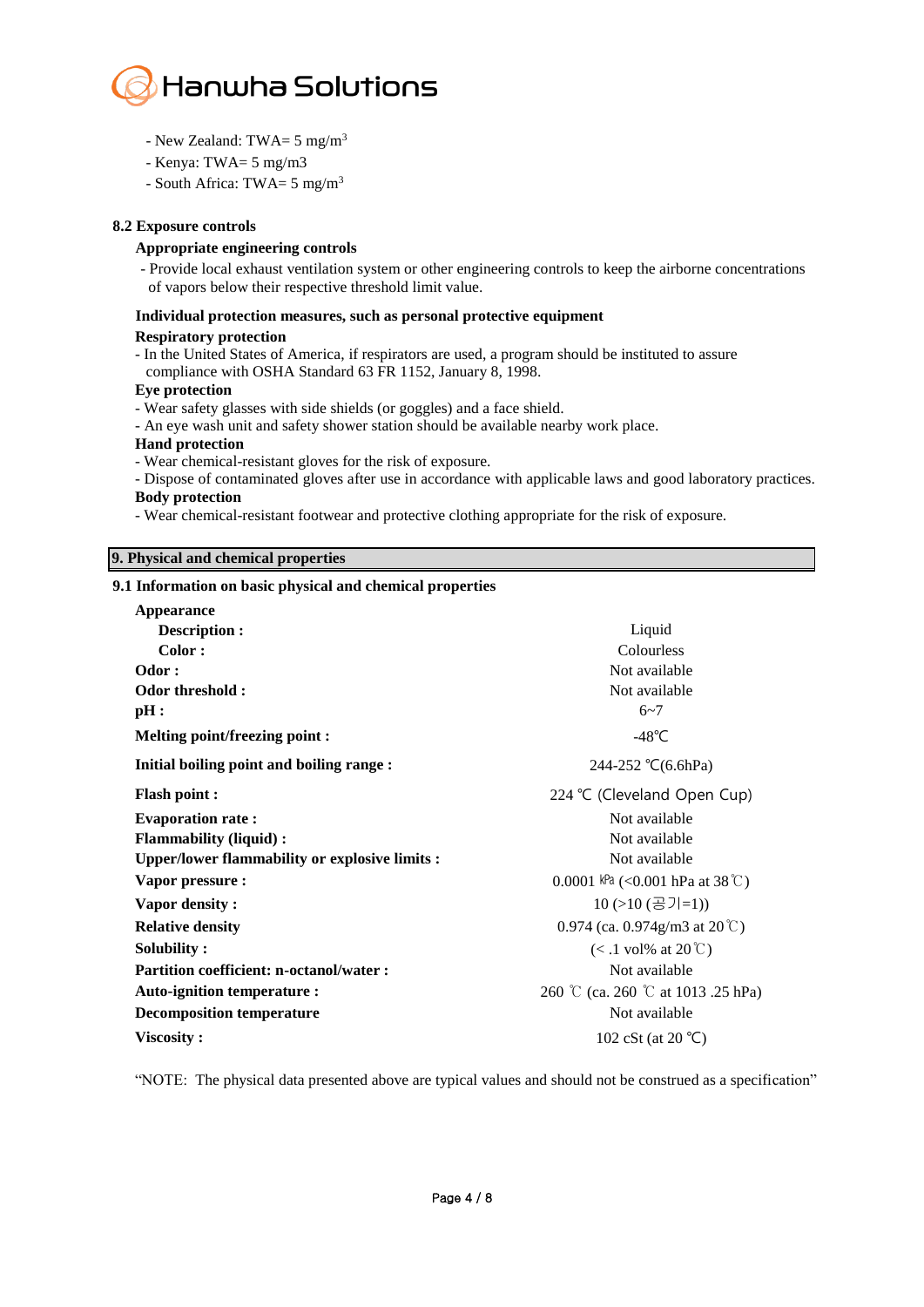

# **10. Stability and reactivity**

# **10.1 Reactivity/Chemical stability/Possibility of hazardous reactions:**

- Stable under normal temperatures and pressures.
- Hazardous polymerization does not occur.

#### **10.2 Conditions to avoid:**

- Avoid heat, flames, sparks and other sources of ignition.
- Avoid contacting the mixtures
- Be careful not to influence the environment because of emission.

# **10.3 Incompatible materials:**

- Oxidizing solids, oxidizing liquid, oxidant

# **10.4 Hazardous decomposition products:**

- Carbon oxides

# **11. Toxicological information**

| <b>Information on toxicological effects</b> |                                                                                                                                               |  |  |  |
|---------------------------------------------|-----------------------------------------------------------------------------------------------------------------------------------------------|--|--|--|
| (a) Acute toxicity                          |                                                                                                                                               |  |  |  |
| Oral                                        | Not classified                                                                                                                                |  |  |  |
|                                             | - Rat(F/M), $LD_{50} > 10,000$ mg/kg bw (OECD TG 401)                                                                                         |  |  |  |
|                                             | Not classified                                                                                                                                |  |  |  |
| Dermal                                      | - Rabbit(F), $LD_{50} > 3,160$ mg/kg(GLP)                                                                                                     |  |  |  |
| Inhalation                                  | Not classified                                                                                                                                |  |  |  |
|                                             | - Rat(F/M), $LC_{50}$ >4.4 mg/L, 4h, No mortality                                                                                             |  |  |  |
|                                             | Not classified                                                                                                                                |  |  |  |
| (b) Skin Corrosion/<br><b>Irritation</b>    | - In skin irritation test with rabbits, irritating was no observed. (Irritation score: 0.08)<br>(OECD TG 404, GLP)                            |  |  |  |
|                                             | Not classified                                                                                                                                |  |  |  |
| (c) Serious Eye<br>Damage/Irritation        | - In Serious Eye Damage/ Irritation test with rabbits, irritation was no observed.<br>(Cornea score:0, iris score:0, conjunctival score:0.28) |  |  |  |
| (d) Respiratory<br>sensitization            | Not classified                                                                                                                                |  |  |  |
| (e) Skin Sensitization                      | Not classified                                                                                                                                |  |  |  |
|                                             | - In skin sensitization test with Guinea pig, sensitizing was no observed. (GLP)                                                              |  |  |  |
|                                             | Not available                                                                                                                                 |  |  |  |
| (f) Carcinogenicity                         | - IARC, NTP, OSHA, ACGIH, US EPA : Not listed                                                                                                 |  |  |  |
| (g) Mutagenicity                            | Not classified                                                                                                                                |  |  |  |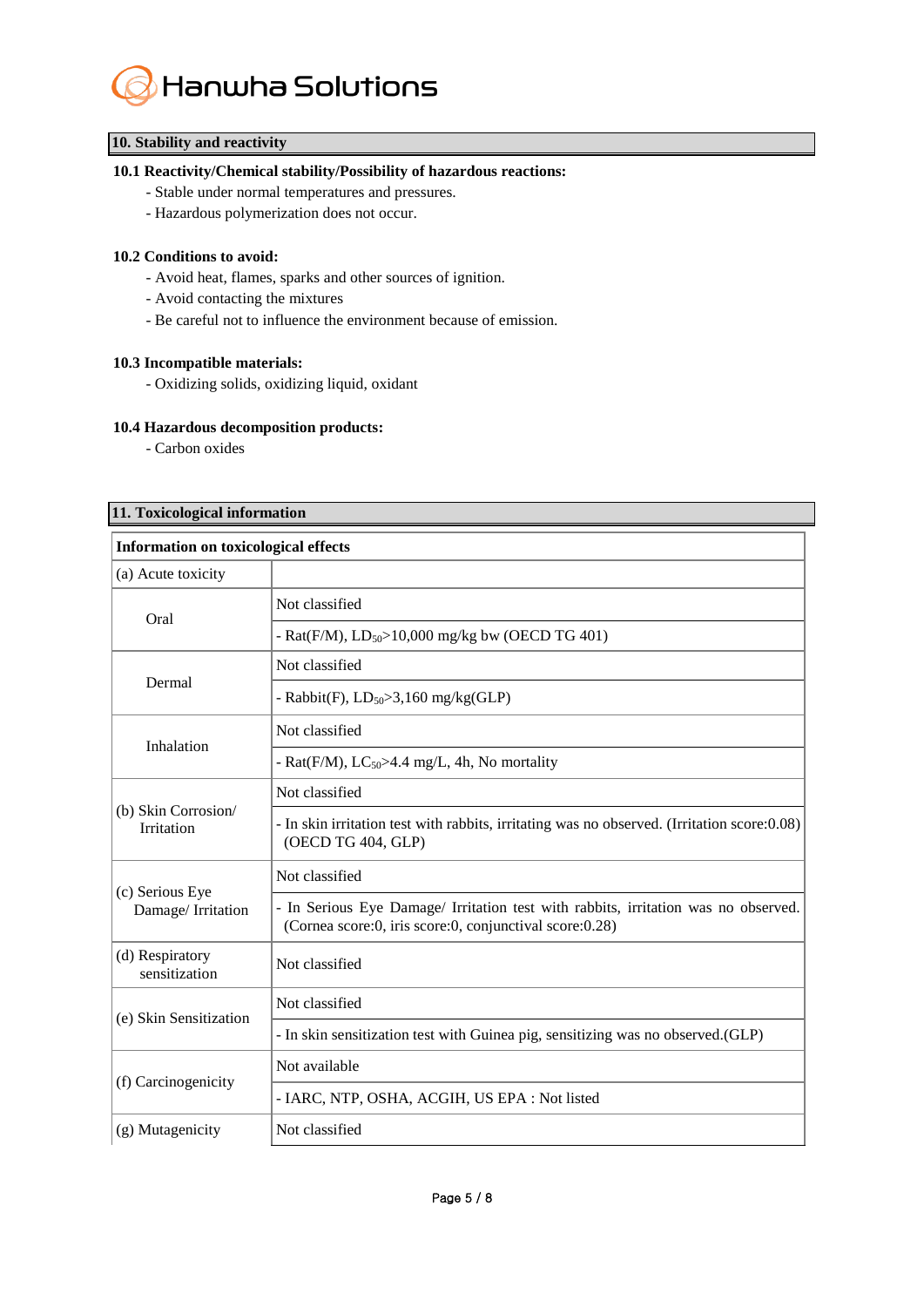

|                                                            | In vitro: Ovary mutation assay with hamster with/without metabolic activation :<br>Negative(OECD TG 473, GLP)<br>In vitro: Bacterial reverse mutation assay with/without metabolic activation :<br>Negative(OECD TG 473, GLP)<br>In vivo: Not available                                                                                                                                            |
|------------------------------------------------------------|----------------------------------------------------------------------------------------------------------------------------------------------------------------------------------------------------------------------------------------------------------------------------------------------------------------------------------------------------------------------------------------------------|
|                                                            | Not classified                                                                                                                                                                                                                                                                                                                                                                                     |
| (h) Reproductive<br>toxicity                               | - The reproductive toxicity with rat(F/M), Evidence of toxicity was observed in<br>parents treated at 1.0% or 1.5% DINP, but there was no effect on reproductive<br>indices. Significant suppression of bodyweight gain was observed in the offspring<br>at 0.5%, 1.5% and 1.5% DINP. (OECD TG 415, GLP)                                                                                           |
|                                                            | Not classified                                                                                                                                                                                                                                                                                                                                                                                     |
| (i) Specific target organ<br>toxicity (single<br>exposure) | - In acute inhalation toxicity gavage test with rats at concentrations of 5000mg/kg,<br>Clinical observations consisted of soft feces, rough coat and urine stains from<br>5,000 mg/kg and alopecia, red stains on nose and/or eyes and hunching from<br>15,000 mg/kg and thinness from 30,000 mg/kg.                                                                                              |
|                                                            | Not classified                                                                                                                                                                                                                                                                                                                                                                                     |
| (j) Specific target organ<br>toxicity (repeat<br>exposure) | - In Repeated Dose 13-weeks Oral Toxicity gavage test with monkey(F/M) at<br>concentrations of 2500 mg/kg bw/day, ungroomed coat, reddening of the skin<br>around the anus and reddening of the back of the legs was observed. NOAEL=500<br>mg/kg bw/day (nominal), LOAEL=2,500 mg/kg bw/day. Salivation was observed<br>throughout the study for animals receiving clofibrate. (OECD TG 409, GLP) |
| (k) Aspiration Hazard                                      | Not available                                                                                                                                                                                                                                                                                                                                                                                      |

|  |  | 12. Ecological information |
|--|--|----------------------------|

| 12.1 Toxicity                         |                                                                                                                                                                                                                                                                                         |
|---------------------------------------|-----------------------------------------------------------------------------------------------------------------------------------------------------------------------------------------------------------------------------------------------------------------------------------------|
|                                       | Not available                                                                                                                                                                                                                                                                           |
| Acute toxicity                        | - Fish: 96h LC <sub>50</sub> ( <i>Lepomis macrochirus</i> )>0.14mg/L, No mortality<br>- Inbertebrate: 48h EC <sub>50</sub> (Daphnia magna)>74mg/L, No mortality<br>- Algae: 5d EC <sub>50</sub> (Selenastrum capricornutum)>1.8mg/L, No mortality                                       |
|                                       | Category 3                                                                                                                                                                                                                                                                              |
| Chronic toxicity                      | - Fish: 284d NOEC(Oryzias latipes) $\geq$ 18.5, $\leq$ 24.5 (OECD TG 210)<br>- Inbertebrate: 21d NOEC(Daphnia magna)>101mg/L (OECD TG 202,GLP)<br>- Algae: 72h NOEC(Desmodesmus subspicatus)>88mg/L(GLP)                                                                                |
| 12.2 Persistence and<br>degradability | Persistence: High persistency (log $K_{ow}$ is more than 4) log $K_{ow}$ =7.4 (Estimated)<br>Degradability: Degradation in air by reaction with hydroxyl radicals, having a<br>half-life in air of 3.4 days.                                                                            |
| 12.3 Bioaccumulative<br>potential     | Bioaccumulation: Bioaccumulation is expected to be low according to the<br>BCF <500. (BCF = $231.3L/kg$ (Estimated))<br>Biodegradation: As well-biodegraded, it is expected to have low accumulation<br>potential in living organisms (81% biodegradation was<br>observed after 28 day) |
| 12.4 Mobility in soil                 | High potency of mobility to soil. (Koc = $947,900$ (Estimated))                                                                                                                                                                                                                         |
| 12.5 Hazardous to the<br>ozone layer  | Not Classified                                                                                                                                                                                                                                                                          |
| 12.6 Other adverse effects            | Not available                                                                                                                                                                                                                                                                           |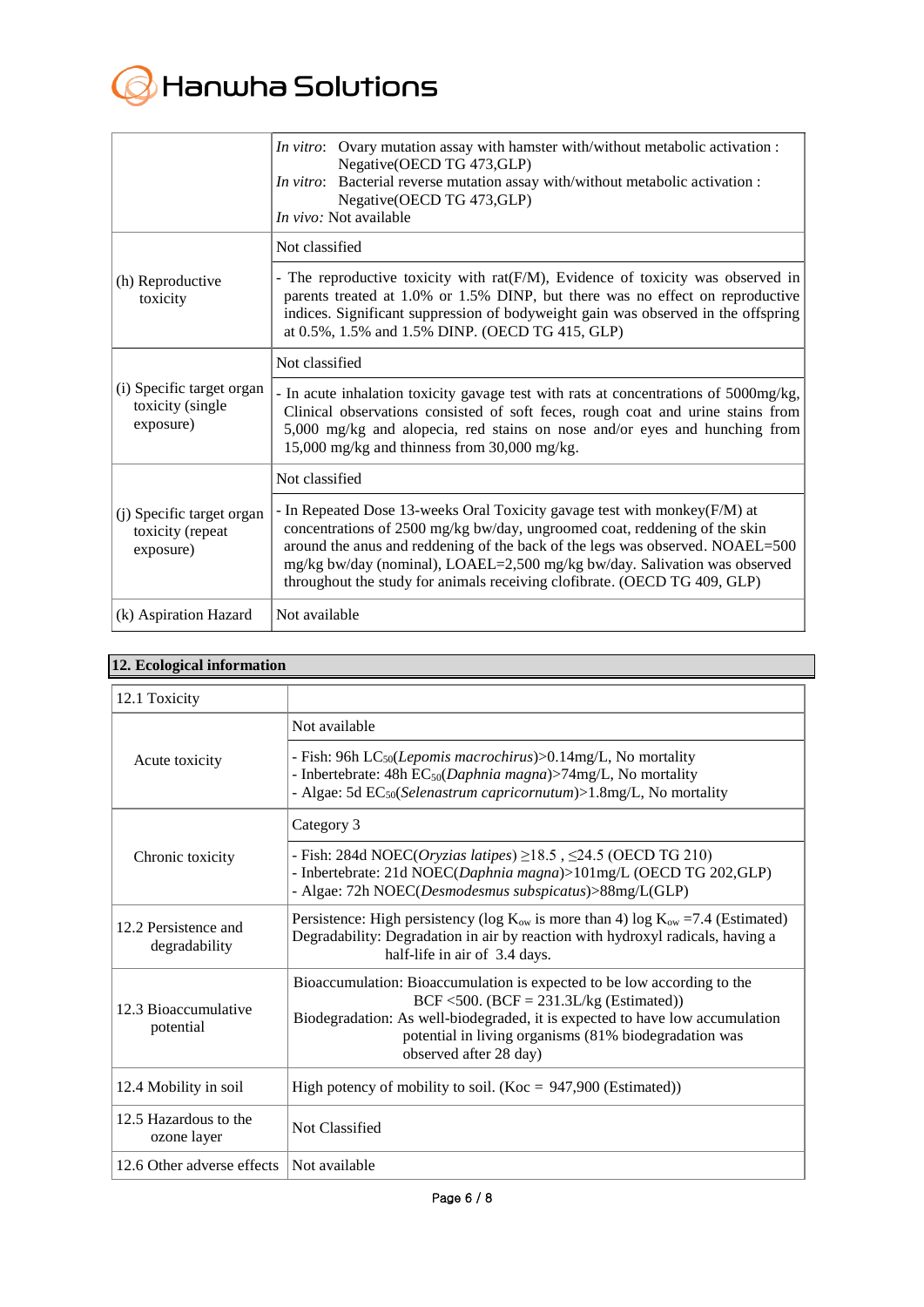

# **13. Disposal considerations**

## **Disposal method**

Waste must be disposed of in accordance with federal, state and local environmental control regulation.

#### **Disposal precaution**

Consider the required attentions in accordance with waste treatment management regulation.

#### **14. Transport information**

- **14.1 UN No.:** Not applicable
- **14.2 UN Proper shipping name:** Not applicable
- **14.3 Transport Hazard classes:** Not applicable
- **14.4 Packing group:** Not applicable
- **14.5 Environmental hazards:** Not applicable
- **14.6 Transport in bulk (according to Annex II of MARPOL 73/78 and the IBC Code):** Not established
- **14.7 Special precautions for user in case of fire:** Not applicable
	- **in case of leakage:** Not applicable

#### **15. Regulatory information**

#### **15.1 Safety, health and environmental regulation/legislation specific for the substance or mixture**

#### **USA Regulatory Information**

**TSCA (Toxic Substances Control Act)**: Section8 (b) inventory (Present) [T]

**Proposition 65**: Not regulated

**OSHA Regulation:** Not regulated

**CERCLA Regulation:** Not regulated

**SARA 302 Regulation:** Not regulated

**SARA 304 Regulation:** Not regulated

**SARA 313 Regulation:** Not regulated

**Foreign Regulatory Information**

**Substance of Roterdame Protocol:** Not regulated

**Substance of Stockholme Protocol:** Not regulated

**Substance of Montreal Protocol:** Not regulated

# **Foreign Inventory Status**

- Korea management information: Existing Chemical Substance (KE-02225)
- European List of Notified Chemical Substances (ELINCS)): Present (249-079-5)
- -Japan management information: Existing and New Chemical Substances (ENCS): Present ((3)-1307)
- China management information: Inventory of Existing Chemical Substances (IECSC): Present (22163)
- Australia management information: Australian Inventory of Chemical Substances (AICS): Present
- Canada management information: Domestic Substances List (DSL): Present
- New Zealand management information: New Zealand Inventory of Chemicals (NZIoC): May be used as a single component chemical under an appropriate group standard.
- Philippines management information: Philippine Inventory of Chemicals and Chemical Substances (PICCS): Present